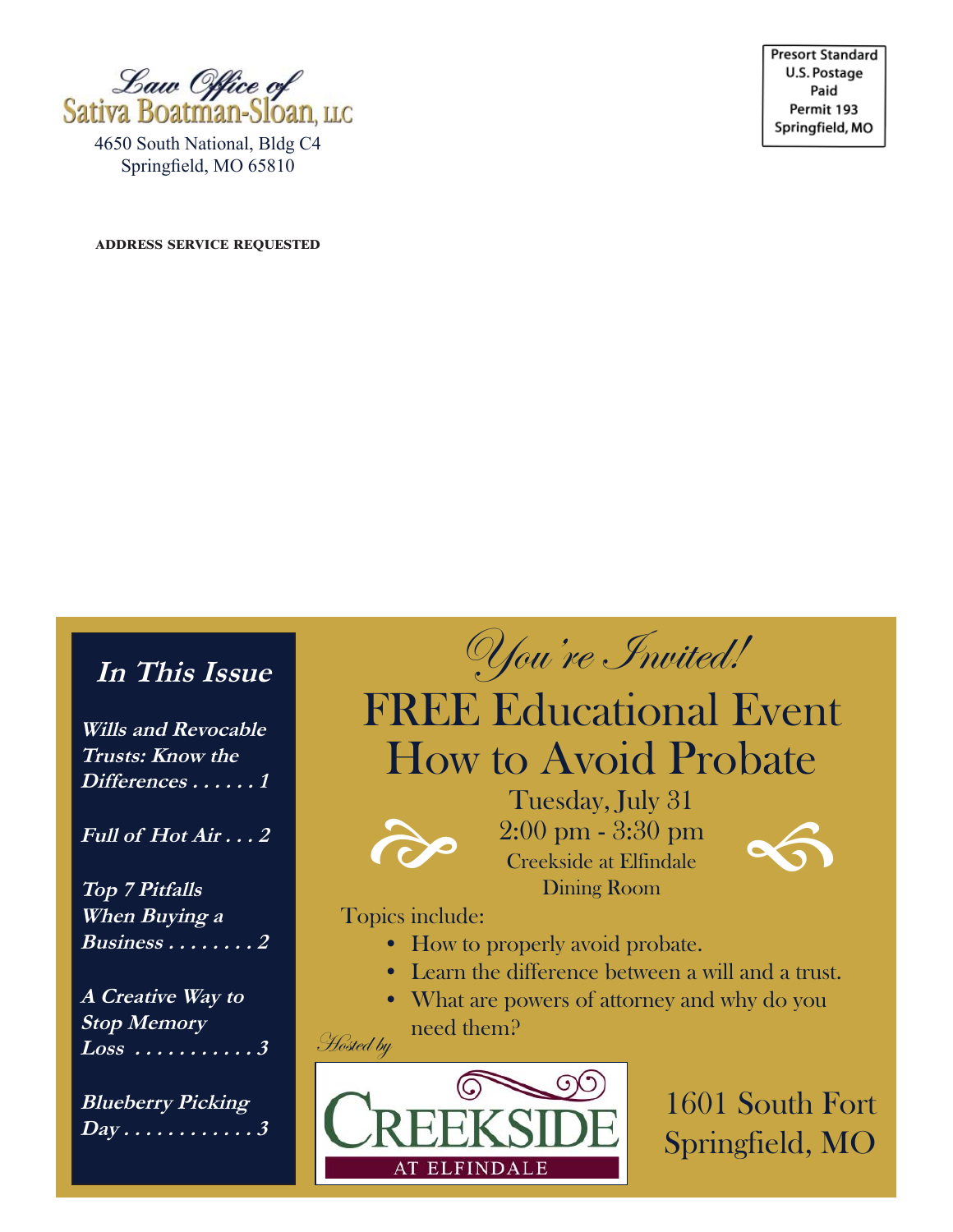ADVERTISEMENT

*Law Office of* Sativa Boatman-Sloan, LLC NEWSLETTER

Volume 12

July-September 2018

# Wills and Revocable Trusts: Know the Differences

Wills and revocable trusts are<br>beneficial planning docu-<br>the handfaining often doth However beneficial planning documents used to pass assets on to beneficiaries after death. However, there are very distinct differences. To make the best decision for your family, you should know the three major distinctions between wills and revocable trusts.

#### **Privacy**

When a will is administered, it must go through the court system and becomes public record. When a trust is administered, privacy is protected because all transactions are administered through the trustee, avoiding court.

#### **Probate**

Probate is the legal process by which the court system determines to whom your assets will be distributed upon your death. Your assets will go through probate, regardless of a will.

The court decides if your will is legally valid and then the executor appointed is authorized to administer your estate. The objective of the court is to ensure your taxes and debts are paid out of your estate before any distribution is made to the beneficiaries as outlined in your will.

The most well-known advantage of a revocable trust is avoiding probate. Any assets properly held in the trust or transferred upon death to the trust will avoid probate and pass to the named beneficiaries as set out in the terms of the trust.

### **Control**

A will allows you to transfer assets upon death, but you have no control over how those assets are managed after your death.

In contrast, revocable trusts are flexible and can contain unique distributions to beneficiaries. For example, you can hold money in a trust to be distributed over time. Some families prefer to have their adult beneficiaries receive only a portion of their inheritance at one time and wait to receive the remaining amounts at later dates.

Although a revocable trust may be considered the principal document in an estate plan, a will should accompany a revocable living trust. This type of will, referred to as a "pour over" will, names the revocable living trust as the principal beneficiary. Thus, in the event it becomes necessary to probate any assets after your death (for example, if something was not properly transferred to the trust), it would ultimately go back into the trust and still be distributed to (or held for the benefit of) the beneficiaries according to the trust instructions.

Revocable living trusts are complicated legal arrangements that require considerable knowledge and expertise. They must be the product of a thorough analysis of your goals and your personal and financial circumstances.

At Law Office of Sativa Boatman-Sloan, LLC, we can help you understand your legal options and advise you along the path to a sound estate plan. We will work with you and help you achieve peace of mind knowing your estate is protected. You may never see the results of the planning that you do, but your loved ones will!

**417-887-4170 4650 South National, Bldg C4 Springfield, MO 65810** 

> The choice of a lawyer is an important decision and should not be based solely upon advertisements. www.417lawfirm.com • www.417elderlaw.com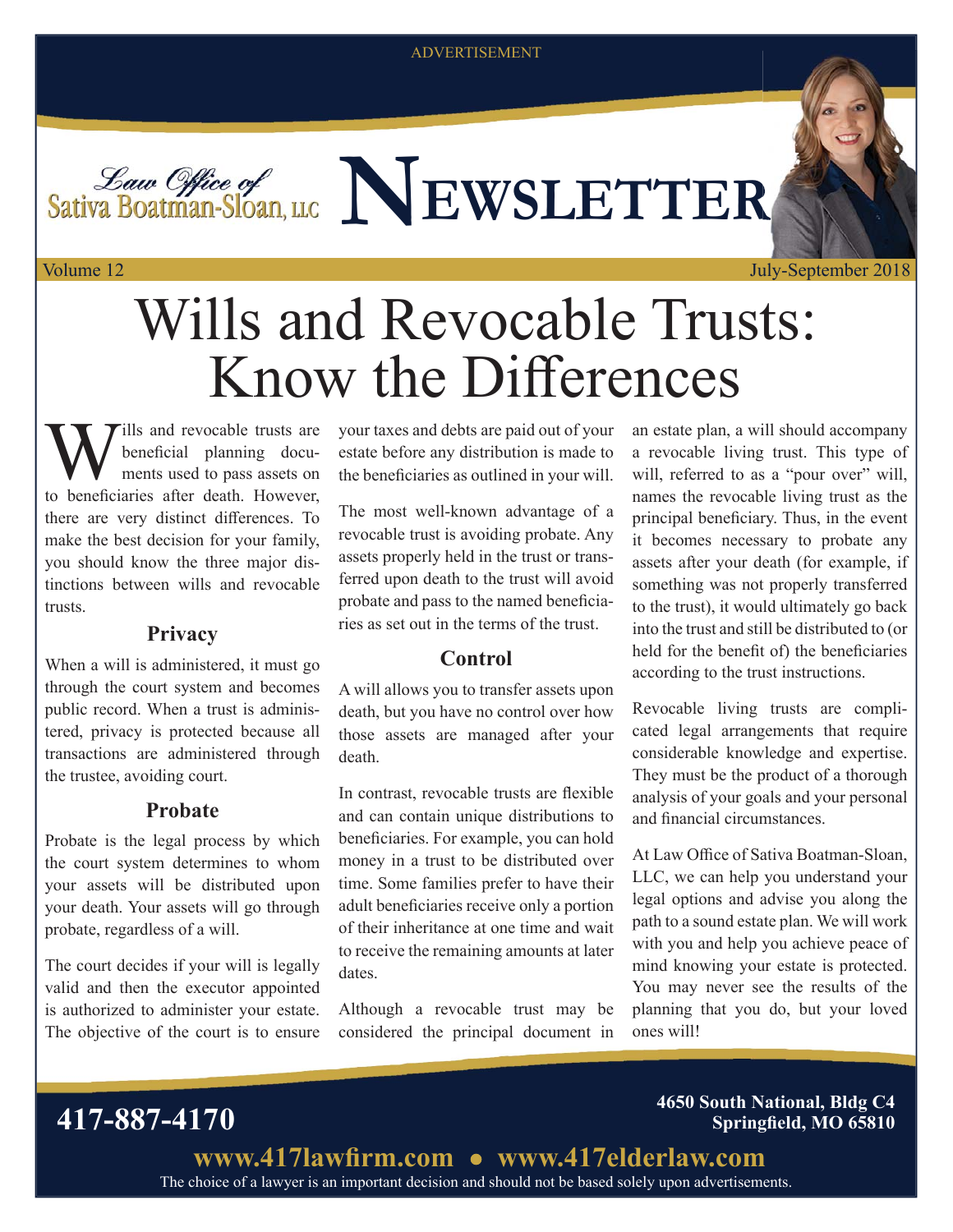# **Top 7 Pitfalls When Buying a Business**



**Purchasing a business is exciting, but the process can be tricky and confusing. There are a variety of variables you should consider before signing on the dotted line.** tricky and confusing. There are a variety of variables you should consider before signing on the dotted line. Here are seven common pitfalls:

- **1. Not forming a business entity.** Don't begin signing contracts, leases, or loan agreements in your own name without planning and implementing your business entity. Making the investment to properly set up a corporation or LLC will help reduce the risk against your personal assets.
- **2. Not thoroughly reviewing the purchase contract.** It is common to negotiate details of a business purchase. Many details, include property, trademarks, inventory, accounts receivable, and outstanding bills, will need to be defined as to who exactly will be responsible and exactly how the responsibility will be transferred.
- **3. Not knowing succession plans of seller.** It is important to do a careful review of the seller's operating agreement to see how the transfer of interest would happen when a member wants to sell, dies, or is declared incompetent. The succession plan may reveal some unexpected scenarios.
- **4. Not defining a non-compete provision.** To protect yourself, you should include a fair non-compete provision in your agreement that would prohibit the seller from directly competing against your business.
- **5. Not running a lien search.** It's important to know if there are any liens attached to any of the assets listed in the purchase agreement. Investing in a thorough lien search can be valuable to know that there aren't any third-party interests in the asset. This will avoid future problems.
- **6. Not doing proper due diligence.** Researching a com-

pany's financial history is essential. On the surface, they may appear successful and profitable, but if you dig a little deeper, you may find some surprises. Have a CPA review the company's revenue and expenses and help you determine if the asking price is reasonable. Your CPA can do the research to find out what outstanding debt exists and what is owned, leased, borrowed, unpaid, etc., and to pour over the data to see if the numbers the seller is providing are accurate.

**7. Not reviewing commercial leases.** Often, commercial leases have additional expenses that aren't as obvious, and you should be aware of them to determine the true rental price. An attorney who specializes in commercial leases will sift through the details of the agreement and help you negotiate any potential problematic clauses.

Every business purchase transaction is unique. Working with an attorney and a CPA to tap into their experience will help you avoid these seven most common pitfalls. The Law Office of Sativa Boatman-Sloan, LLC can help provide guidance through the muddy waters of the business purchase process.



## **Full of Hot Air**

Did you know that hot air balloons were originally used on November 11, 1783 in the first manned air balloon fight? Then, in the Civil War days as reconnaissance. They've been used as transportation, message delivery, signals, etc. Any more, they are a spectacular sight, day or night.

Did you catch the Hot Air Balloon Glow at Finley River Park in Ozark at the end of June? If not, there are more great balloon events.

St. Louis boasts the oldest and most well-attended free hot air balloon event in the world. The Great Forest Park Balloon Race will be held on September 14th and 15th. This would make a fun outing for any age!